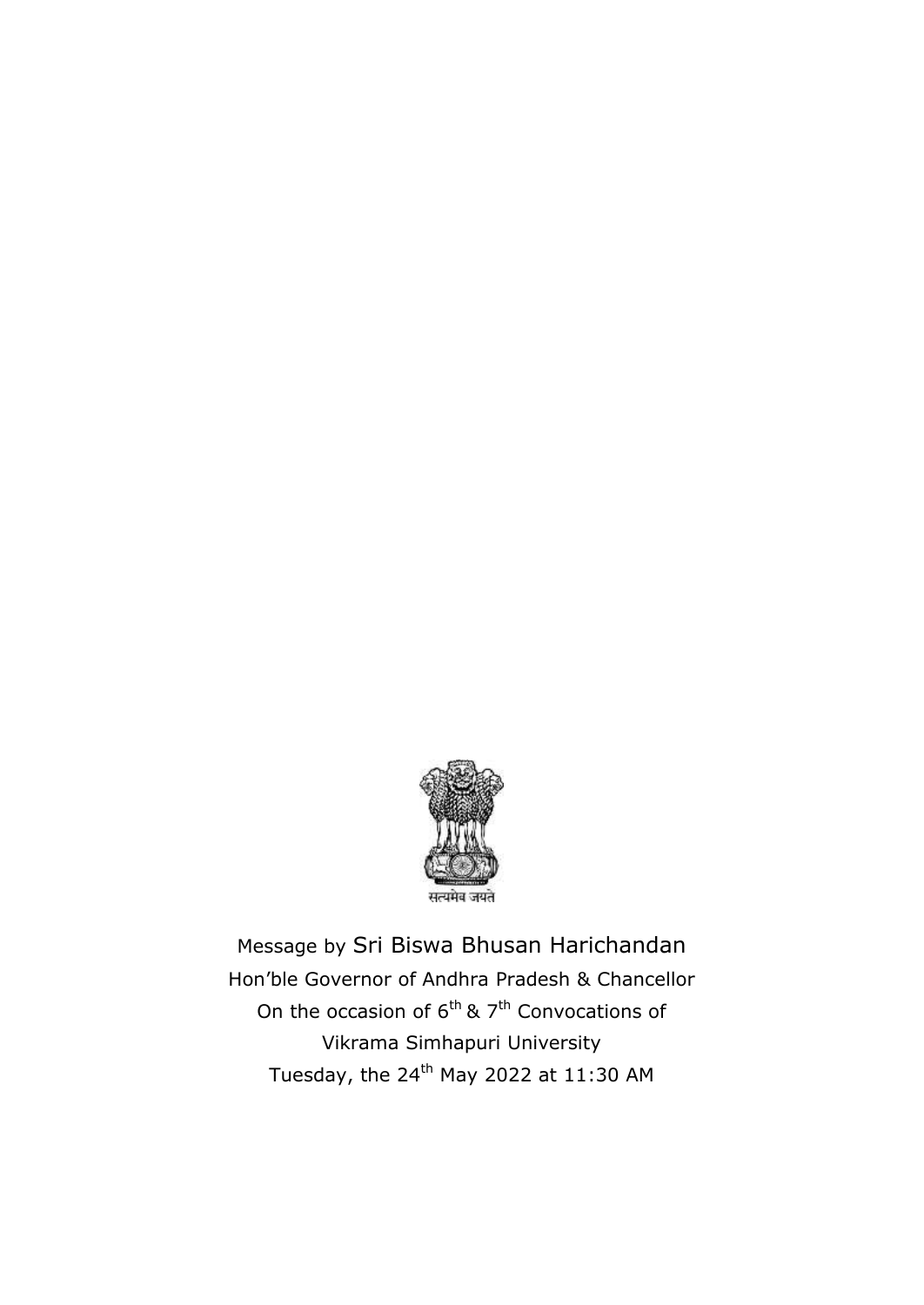Chief Guest of today's Convocation Dr. D.N.Reddy, Chancellor, Mallareddy University, Hyderabad, Sri Ravindra Sannareddy, Managing Director, Sri City, Prof. G.M. Sundaravalli, Vice-Chancellor, Vikrama Simhapuri University, Members of the Executive Council, Registrar, Deans of Faculties, Research Scholars, Non-teaching Staff, Young Graduates and Media representatives, Ladies and Gentlemen, my warm greetings to you all.

At the outset, I congratulate all the students receiving their degrees today on this most momentous occasion.

It is a memorable event and a moment of pride for you as much as it is for your teachers, parents and all your well-wishers, who have contributed to your success.

I am confident that all the students who are graduating today will find a good career and will make a mark in their life. I advise you to maintain good character all through your life.

I am sure you are overwhelmed with a feeling of joy, more so as you share your feelings with your family members and friends, with a sense of pride at this truly remarkable accomplishment.

There is no obstacle you cannot overcome, no personal, professional, or academic challenge you cannot conquer and there is no goal that cannot be reached. So, I encourage you to dream big and work hard to realise your dream.

I congratulate all the Graduates, Postgraduates, Research Scholars and Gold Medal Awardees for their accomplishments. The University degree or a gold medal should be deemed as grace and an honour that makes you worthy to serve the society and especially the downtrodden and the poor who need your support.

The degree you receive today gives you the confidence to aim high and achieve something more worthwhile. You are the torchbearers and role model for the younger generation.

2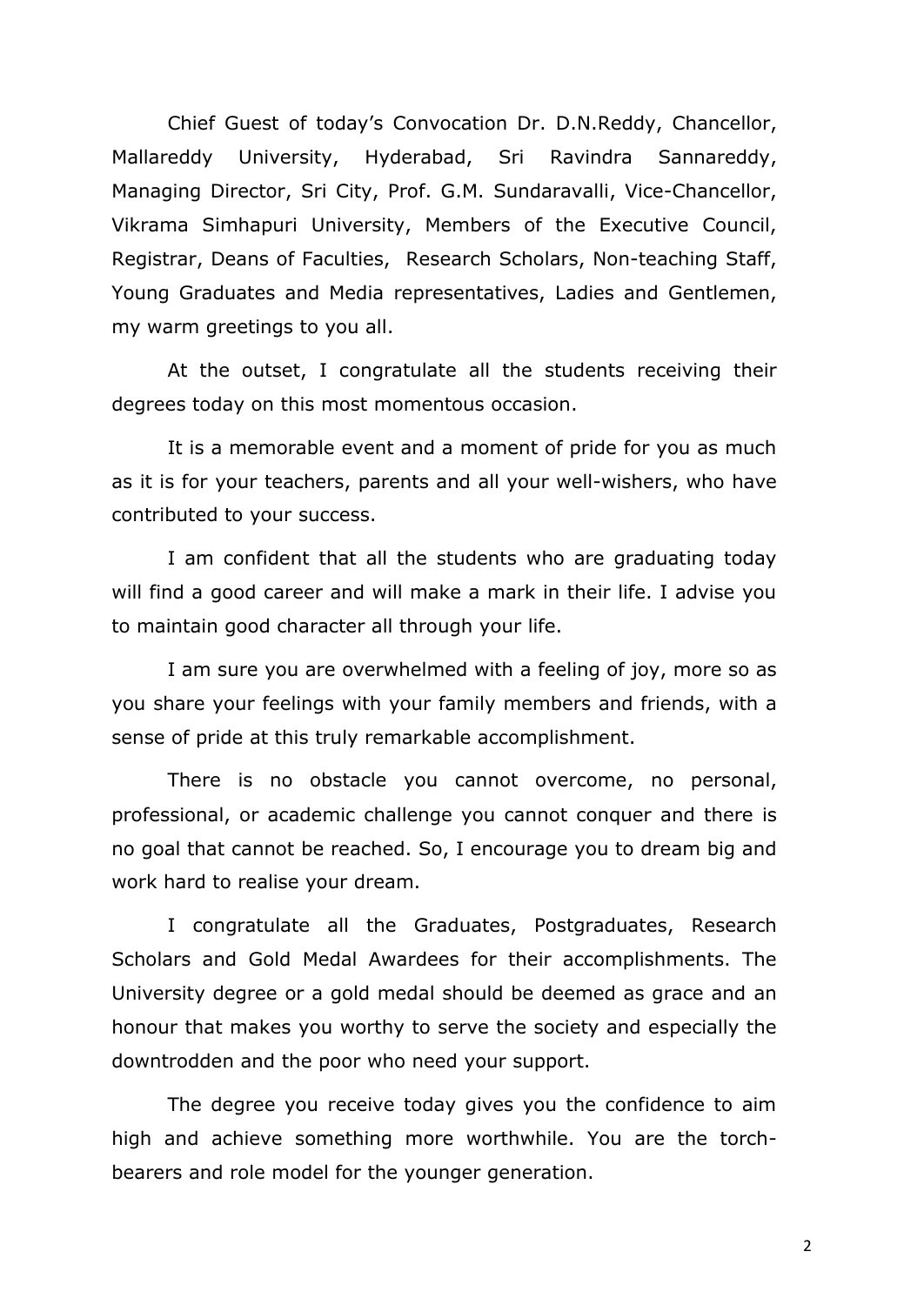My advice to you is to follow the established traditions and values, which taught us to be humane, civilized and upright. It is your duty to give back something worthwhile to the society and to your institution when you become capable of doing so.

I wish you a glorious journey ahead and congratulate the parents of the graduates and medal recipients for their unstinted support for the success of their children.

I congratulate all the dedicated faculty who have shared their valuable knowledge and shaped careers of the students.

In recent years, higher education recorded significant growth in the country. The National Education Policy-2020 envisages achieving a Gross Enrolment Ratio (GER) of 50% by 2035. There are about 810 Universities and Deemed to be Universities and 40,000 Colleges imparting higher education in the country.

 Our country is one of the world's fastest growing knowledgebased economies, driven mostly by a huge human capital. The skill development is posing a challenge to our country's growth and global competitiveness. At present, about 1.2 crore youth need to be skilled by 2025, another 250 million youth are estimated to enter the Indian workforce. There is a tremendous potential for the youth to become employable and enter the workforce, if they are provided the right kind of skill development.

Swami Vivekananda said: *"Education is the manifestation of perfection present already in man. Divinity is the manifestation of the religion already in man."* 

After globalisation, you are exposed to innumerable opportunities. Therefore, the graduates and post-graduates passing out of the University have to enhance their knowledge-base with the required communications and soft skills to become successful in their careers. The Government of India launched a flagship programme,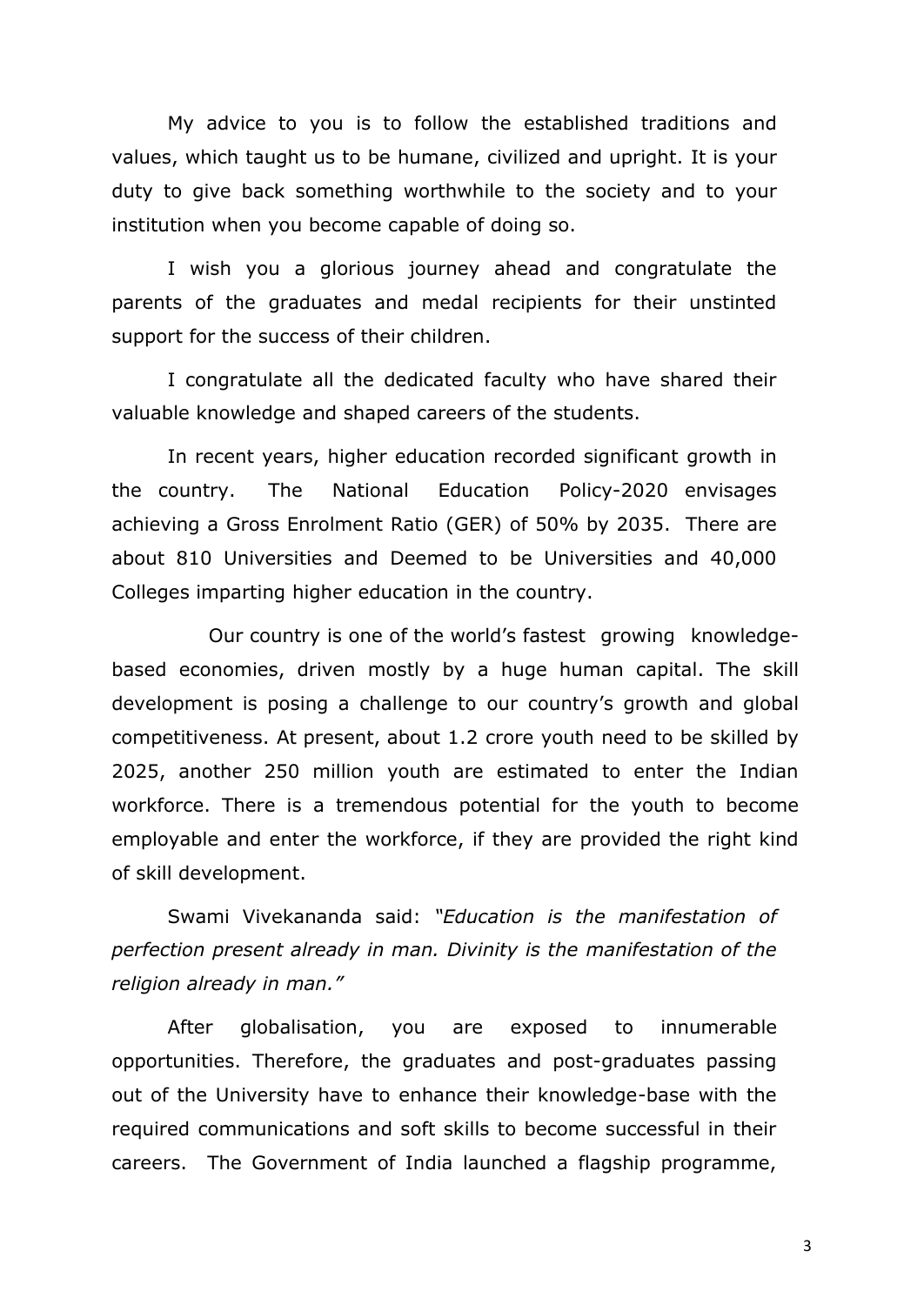namely 'Pradhana Mantri Koushal Vikas Yojana' with the objective of skill development of students and making them job-ready. Andhra Pradesh has also launched such Skill Development Programmes with the assistance of the Ministry of Skill Development and Entrepreneurship with a vision of a "Skilled India".

In the near future, India's youth will play a crucial role in realising the vision of Digital India mission. As Prime Minister, Shri Narendra Modi ji said, the National Education Policy-2020 will play a key role in India's golden future and will give wings to the dreams of millions of our youth.

In tune with the NEP-2020, the University is strengthening its curriculum of academic and research programmes by ensuring that the students choose their electives, value-added courses and skill development and skill enhancement courses, and resources for the enrichment of domain knowledge.

I am sure that the paradigm shift offered by the NEP-2020 will change the educational scenario with a greater impact in every walk of life. The social outreach programmes organized by the University, bear testimony to its commitment towards the society through the Community Development Programmes and College-to-Village Social Awareness Programmes, being organised every year.

I appreciate Vikrama Simhapuri University for its initiatives in forging industry-institution linkage by organising University-Industry workshops, and to develop collaborations by conducting national and international webinars, seminars and conferences.

I am happy to note that the University's NSS Cell had taken up several activities during the first and second waves of COVID-19, to assist the needy persons with basic needs and helped them in tough times.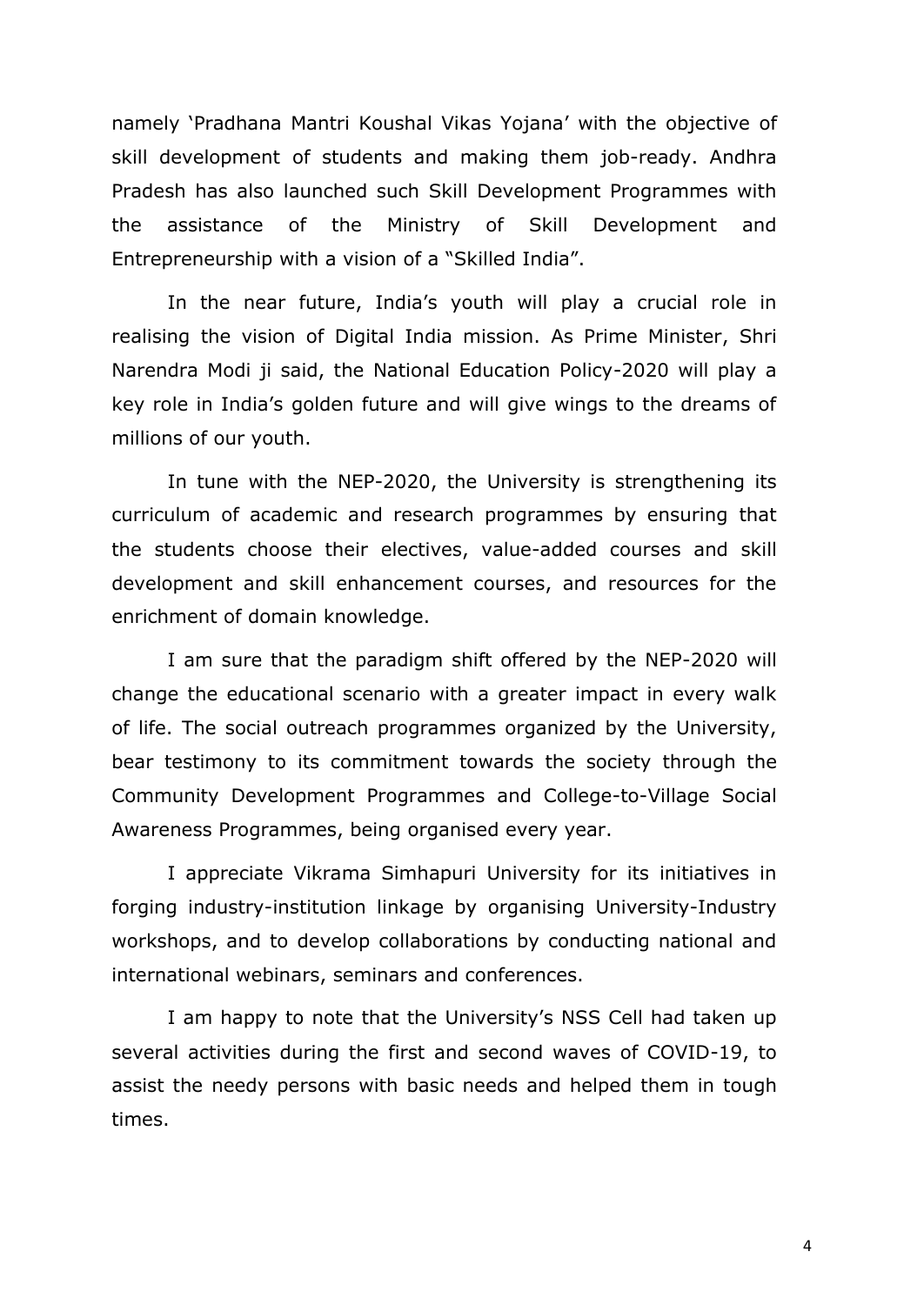The University's 'Go-green' initiatives are worth applauding. I advise all people, especially young graduates to safeguard the environment by actively participating in tree plantation, by planting at least five saplings in a year, be it on your birthday or on any festive occasion.

At present, University has 24 (16+8) Teaching Departments

offering Post-graduate, Integrated, Research and Diploma programmes at both Nellore and Kavali campuses. The University campuses spread across 80 acres of land in Nellore and 100 acres of land in Kavali, having necessary facilities suitable for learning and research.

In the year 2019, the University was accorded the 12B recognition by the University Grants Commission, New Delhi. This University has been a boon for rural students to prosper and accomplish success by utilizing the facilities, resources and expertise of the teachers. They have also excelled in sports and co-curricular activities.

The Vice-Chancellor's report on progress indicates the continuous growth and the parameters pertaining to research publications, student welfare, extension activities and social outreach programmes reflect the University's development in all aspects. The gross enrolment ratio has been a concern of all the higher educational institutions in the country. I am happy to know that this University is in a better position in Gross Enrolment Ratio (GER) in comparison to other newly established Universities.

The list of achievements during these three years surpasses and reflects the vibrant academic and research activities in the University. The University spent considerable funds exclusively for construction of buildings. It is an attempt to provide the students the right environment to unearth their latent potentialities and excel in their studies. The online classes and webinars organized during pandemic

5